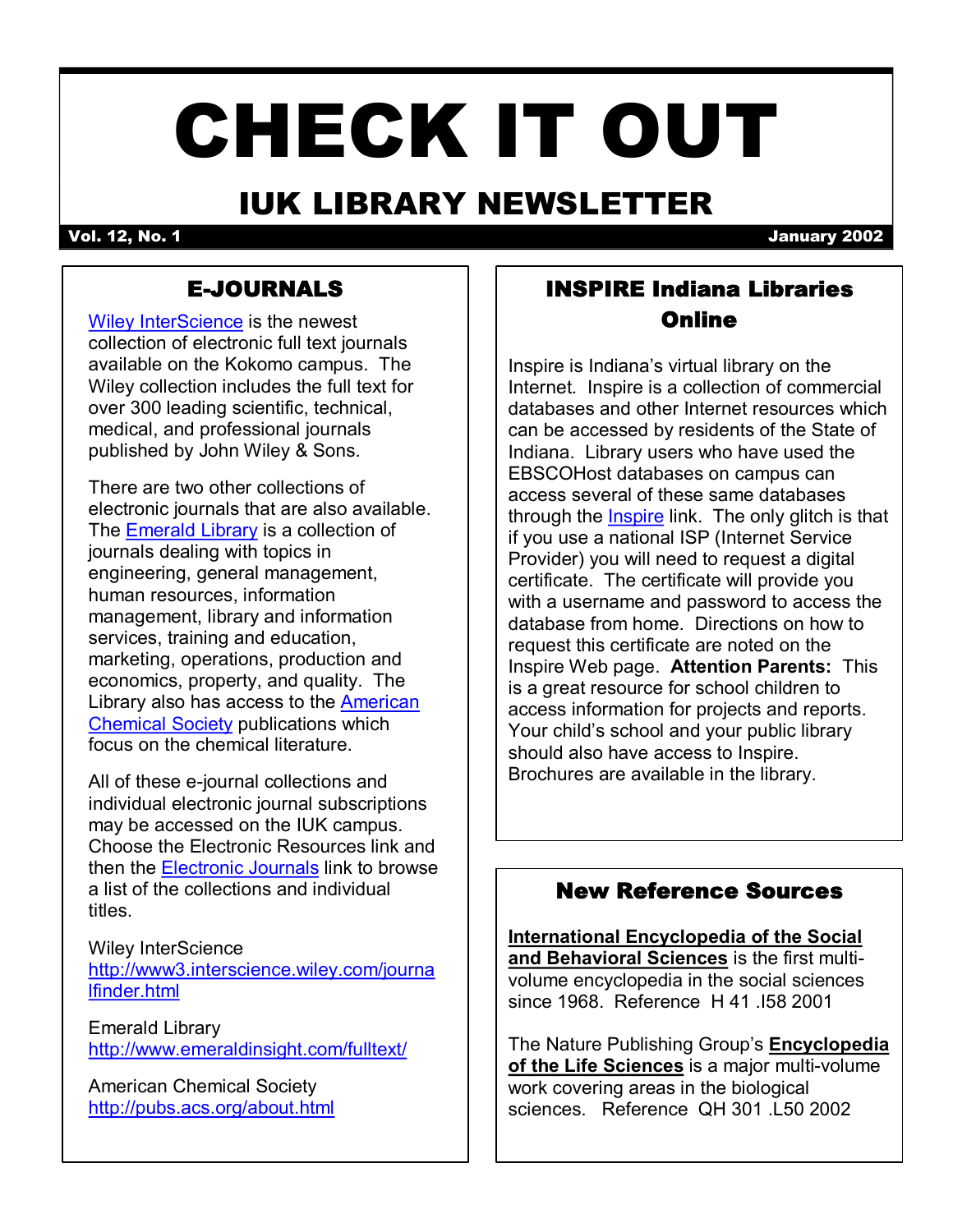# TIDBITS

#### **Login Required for Library**

**Workstations.** All users must have a valid ADS domain network login. If students do not have an ADS network domain login they should apply for one at the IUK Help Desk, Main Building, Room #057.

**OPACs.** OPAC workstations near the reference collection do not require a login. The OPACs only provide access to the online catalog as well as to a limited number of indexes.

**[Library Computer Use Policy](http://www.iuk.edu/library/usepolicy.pdf).** All library users are asked to read the Library Computer Use Policy before using any of the computer workstations. Copies of the policy are posted on bulletin boards in the copy room, CARS room and on the Library Web page.

**Printing is Fee-Based.** Printing in the library is fee-based. Copy machines, microform reader/printers, and computer workstations require a copy card or student ID with money added in order to print in the library. One copier and a couple of the microform printers will accept coins.

**Copy Cards**. Student IDs can be used as copy cards. Instead of purchasing a copy card add money to your student ID. The station to add money to your student ID or purchase a card is in the library Copy Room #117. To purchase a card you must have a \$1 bill. To add money to a card you must have \$1 or \$5 bills. The machine will not accept the new \$5 bills.

**Black and Gold Copy Cards.** We have had some problems with the old black and gold copy cards. If you are still using an old card please turn it in and receive a new red and white card. The existing money on your old card will be transferred to your new card.

**New Students.** When you receive your student ID remember to stop by the library and have your ID activated as your Library card.

### Tax Forms Available on the Web

It's that time of year again and if you are an average wage earning citizen you have probably received your 1040 booklet and your W2 form. But wait a minute! Where in the booklet is the form for Education Credit and what about Child Care? Don't panic. Tax forms are available on the Web. Both the [Internal Revenue Service](http://www.irs.ustreas.gov/forms_pubs/forms.html) and the [Indiana Department of Revenue](http://www.in.gov/dor/) have Web sites with tax forms available for printing. The Web sites also include the instructions for the filling out the forms.

If you don't have Web access, you can come to the IUK Library and make copies of many of the print forms. The reproducible forms should be available in March and will be placed on Reserve at the Circulation Desk.

#### **[Federal Tax](http://www.irs.ustreas.gov/forms_pubs/forms.html) Forms**

http://www.irs.ustreas.gov/forms\_pubs/forms. .html Order by Phone 1-800-829-3676

#### **[Indiana Tax](http://www.in.gov/dor/) Forms**

http://www.IN.gov/dor Order by Phone 1-317-615-2581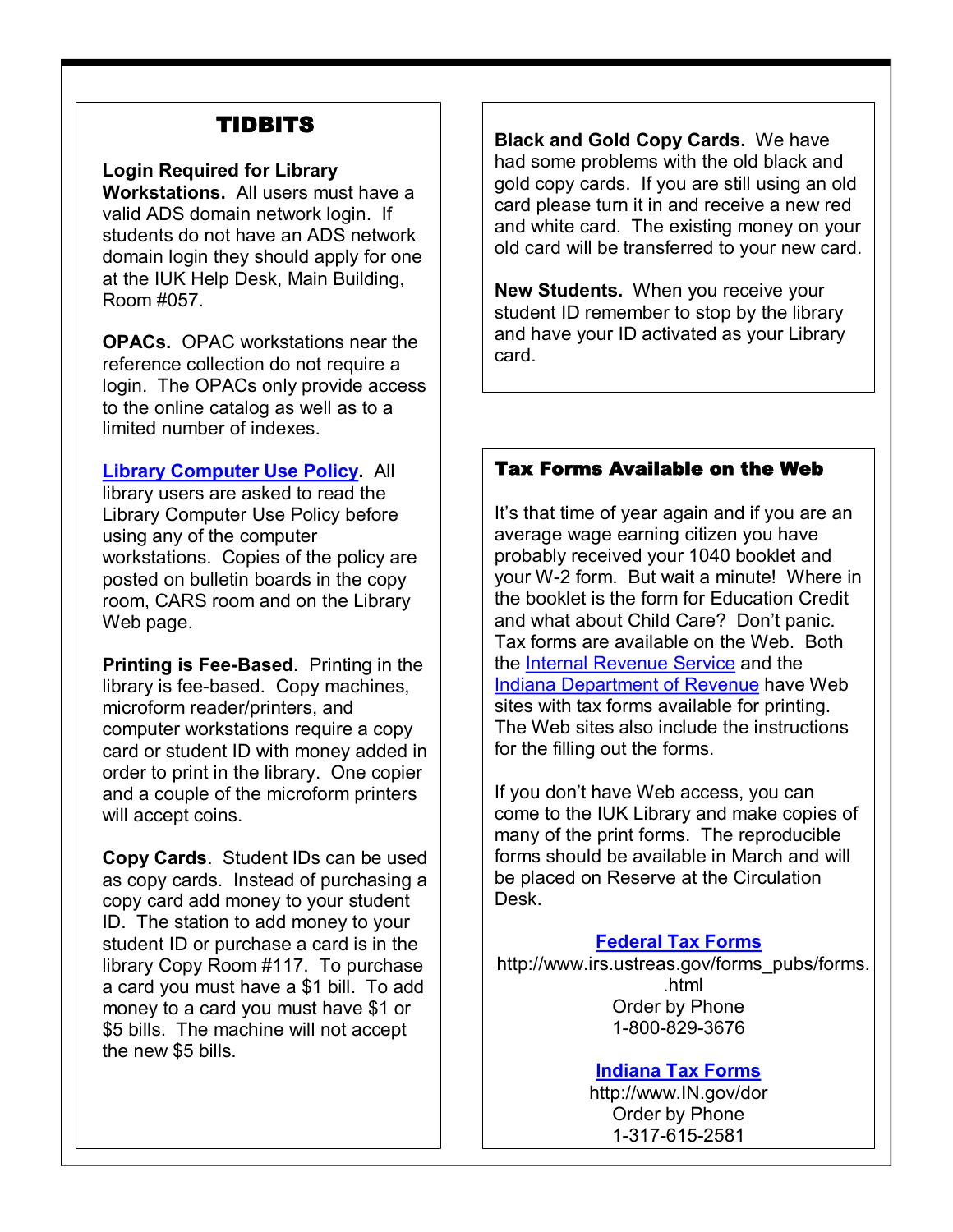# Database Spotlights

Within the last year several new databases have been added to those available to users on the IUK campus. As new resources become available, links are placed on the Library Electronic Resources [Internet Databases](http://www.iuk.edu/library/electronic.html) page. **Please note that the access is limited to the IUK Library or the IUK campus.**

#### **[ABI/INFORM](http://proquest.umi.com/pqdweb?RQT=306&TS=1012338754) Adds Database Files**

IUK Library has subscribed to additional files which have been added to the ABI/INFORM database. IUK has had the ABI/INFORM Global database for several years which allows you to search 1000 premier worldwide business periodicals for information on advertising, marketing, economics, human resources, finance, taxation, computers, and more. New are: **ABI/INFORM Dateline** provides local and regional business news coverage of large corporations, privately held companies, local start ups, executive profiles, marketing, finance, and industry news. This information is not typically found in the national press sources. **ABI/INFORM Trade & Industry** provides more than 700 publications for trade and industry information. This file contains publications on every major industry, including finance, insurance, transportation, construction, and many more. ABI/INFORM allows you to search each collection separately or all together. The system defaults to search all collections/files. When searching ABI/INFORM you will notice active links which have a small "i" in a circle immediately before the link. These are links to **Hoover's Online.** Hoover's Online provides information on 60,000+ companies, providing a company profile, financials, competitors, key people, and subsidiaries.

#### **CARL UnCover Changes Name** – **[ingenta](http://www.ingenta.com/)**

The world's largest Website for the search and delivery of research articles, ingenta.com offers access to article summaries from over 25,000 publications linked to the full text of over 5,200 titles. Full text and subscriptions not available at IU can be ordered for a fee. Subject area resource links provide valuable access to publications, general resources, databases, associations, and metasites.

#### **Early [English Books Online](http://wwwlib.umi.com/eebo)**

From the first book printed in English by William Caxton, through the age of Spenser and Shakespeare and the tumult of the English Civil War, Early English Books Online (EEBO) will contain over 125,000 titles listed in Pollard & Redgrave's Short-Title Catalogue (1475-1640), Wing's Short-Title Catalogue (1641-1700), and the Thomason Tracts (1640-1661). Among the thousands of titles featured in EEBO are works by Malory, Bacon, More, Erasmus, Boyle, Newton, Galileo; musical exercises by Henry Purcell and novels by Aphra Behn; prayer books, pamphlets, and proclamations; almanacs, calendars, and many other primary sources.